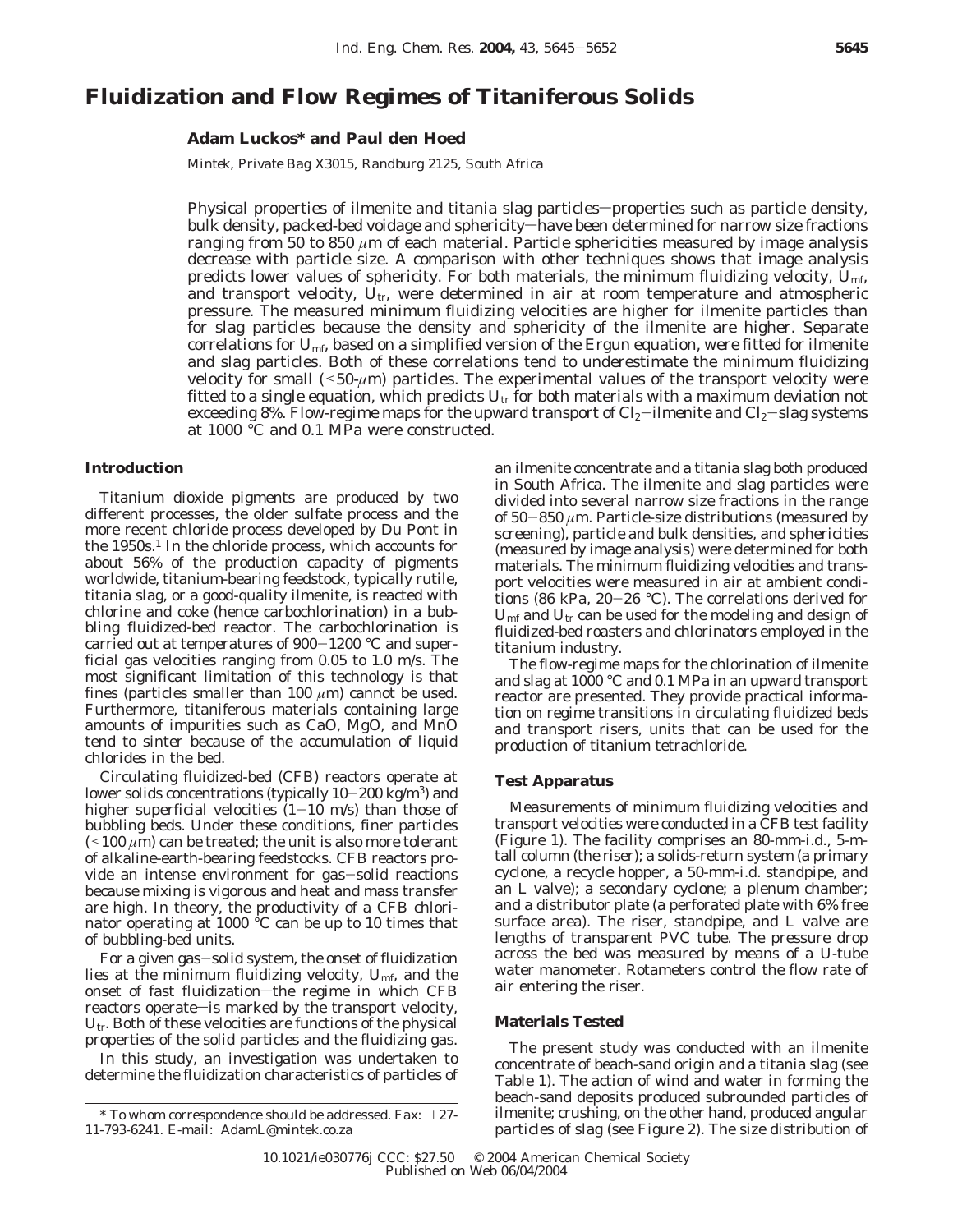

**Figure 1.** Sketch diagram of the CFB facility.

**Table 1. Average Particle Sizes, Particle Densities, and Chemical Compositions of Ilmenite and Titania Slag Samples**

|                                         | ilmenite | slag |  |  |  |
|-----------------------------------------|----------|------|--|--|--|
| average particle size $(\mu m)$         | 100      | 205  |  |  |  |
| average particle density $(kg/m3)$      | 4730     | 4005 |  |  |  |
| chemical composition (mass fraction, %) |          |      |  |  |  |
| total Ti as $TiO2$                      | 47.5     | 86.0 |  |  |  |
| total Fe as FeO                         | 35.9     | 9.0  |  |  |  |
| impurities <sup>a</sup>                 | 3.48     | 7.57 |  |  |  |

<sup>a</sup> CaO, MgO, MnO, Al<sub>2</sub>O<sub>3</sub>, Cr<sub>2</sub>O<sub>3</sub>, SiO<sub>2</sub>, V<sub>2</sub>O<sub>5</sub> and Nb<sub>2</sub>O<sub>5</sub>.

each material was measured (Figure 3). Particle sizes of the ilmenite concentrate are more narrowly distributed than those of the slag. Bulk and particle densities were measured; void fractions of the packed beds were calculated from these densities (see Table 2). The samples of material were sieved into five (for ilmenite) and eight (for slag) size fractions. All fractions except the two largest ones of slag belong to group B solids (sand-like particles) according to Geldart's classification.2 The two largest slag fractions (i.e., 428 and 648  $\mu$ m) belong to group D.

# **Test Procedures**

**Particle Sphericity.** Particle sphericity, *φ*s, is defined as the ratio of the surface area of a sphere to the surface area of a particle having the same volume.<sup>3</sup> Its value falls between 0 and 1-i.e.,  $0 < \phi_s \leq 1$ . In this study, the sphericities of ilmenite and slag particles were determined with the aid of an optical microscope. A Leica Q600 image analyzer measured the projected area (*Ai*) and projected perimeter (*Li*) of particles mounted in polished section, from which the sphericity of particle *i* was calculated using

$$
\phi_{s,i} = \frac{1.064\pi A_i}{L_i^2} \tag{1}
$$



**Figure 2.** Backscattered-electron images of particles of (a) ilmenite and (b) slag.



**Figure 3.** Particle-size distributions for samples of ilmenite and slag.

where 1.064 is a factor compensating for measurements by square pixels. The average sphericity of particles in a size fraction is taken to be the arithmetic mean

$$
\phi_{\rm s} = \frac{1}{N} \sum_{i} \phi_{\rm s, i} \tag{2}
$$

where *N* is the number of particles counted.

As it stands, the relationship in eq 1 makes an assumption that the measurements over a polished section in two dimensions can be translated to a quantity,  $\phi_s$ , in three dimensions. The validity of this assumption has yet to be demonstrated. We suspect that the technique estimates a value for  $\phi_s$  that is lower than the true value.

**Minimum Fluidizing Velocity.** The minimum fluidizing velocity, U<sub>mf</sub>, was determined from measure-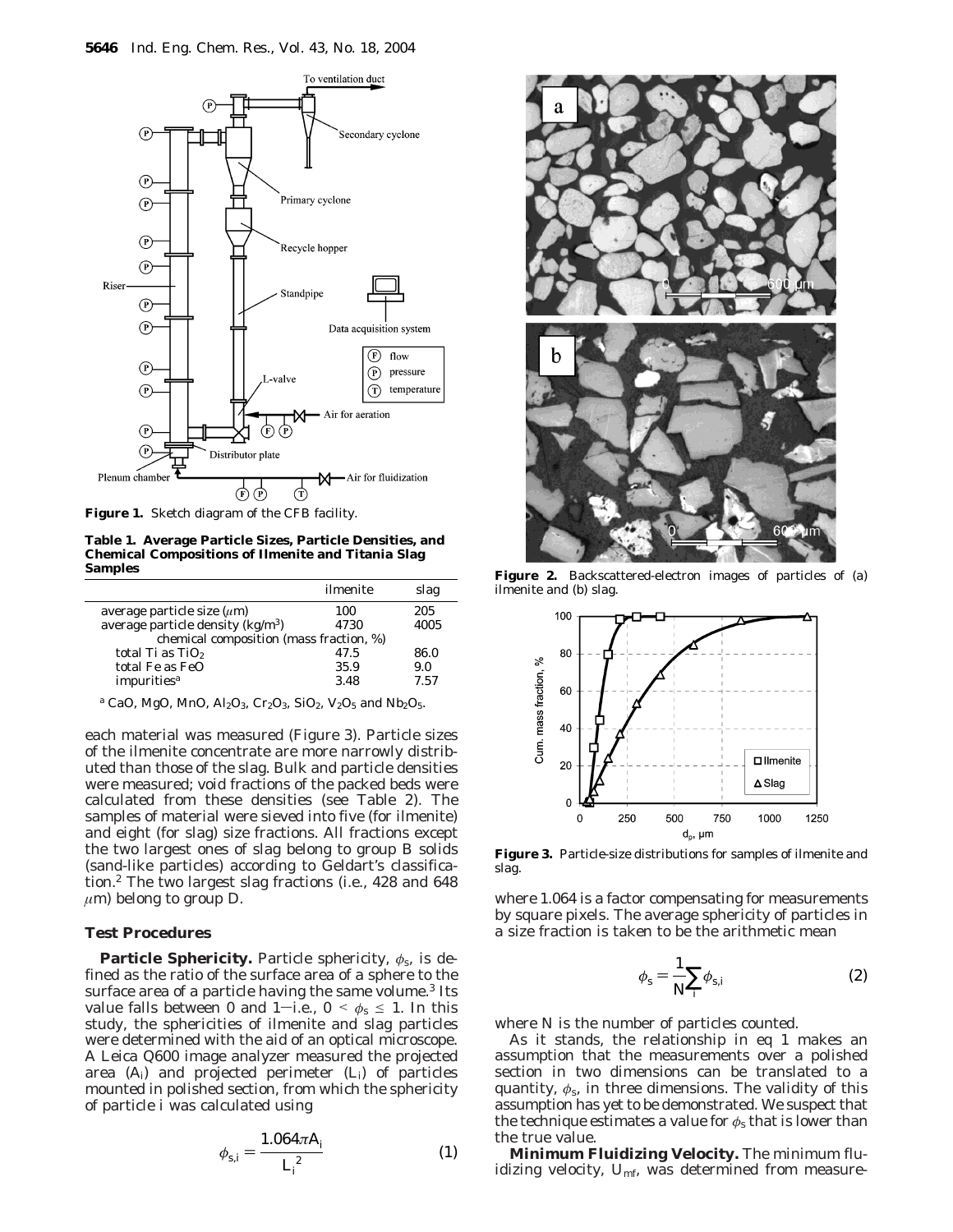**Table 2. Mean Particle Sizes, Particle Densities, Bulk Densities, Packed-Bed Voidages, and Sphericities**

| size range,               | mean particle      | particle density, <sup>a</sup> | bulk density, $\frac{b}{a}$<br>packed-bed |                           | sphericity, $\phi_s$ |            |           |  |
|---------------------------|--------------------|--------------------------------|-------------------------------------------|---------------------------|----------------------|------------|-----------|--|
| $d_{10} - d_{90} (\mu m)$ | size, $d_n(\mu m)$ | $\rho_p$ (kg/m <sup>3</sup> )  | $\rho_{\rm b}$ (kg/m <sup>3</sup> )       | voidage, $c_{\epsilon_0}$ | IA                   | <b>MFV</b> | <b>PD</b> |  |
| Ilmenite                  |                    |                                |                                           |                           |                      |            |           |  |
| $75 - 105$                | 89.6               | 4745                           | 2580                                      | 0.456                     | 0.761                | 0.854      | 0.851     |  |
| $80 - 145$                | 107                | 4745                           | 2612                                      | 0.449                     | 0.782                | 0.854      | 0.844     |  |
| $85 - 145$                | 109                | 4741                           | 2622                                      | 0.447                     | 0.793                | 0.857      | 0.828     |  |
| $95 - 195$                | 132                | 4696                           | 2590                                      | 0.448                     | 0.746                | 0.807      | 0.762     |  |
| $110 - 275$               | 174                | 4674                           | 2608                                      | 0.442                     | 0.730                | 0.784      | 0.809     |  |
| <b>Slag</b>               |                    |                                |                                           |                           |                      |            |           |  |
| $55 - 75$                 | 64                 | 4001                           | 1765                                      | 0.559                     | 0.656                | 0.692      | 0.702     |  |
| $75 - 105$                | 90.5               | 3969                           | 1789                                      | 0.549                     | -                    | 0.637      | 0.565     |  |
| $90 - 145$                | 113                | 4006                           | 1844                                      | 0.540                     | 0.598                | 0.621      | 0.638     |  |
| $120 - 205$               | 161                | 4007                           | 1861                                      | 0.536                     | 0.533                | 0.543      | 0.536     |  |
| $175 - 290$               | 232                | 4007                           | 1879                                      | 0.531                     | 0.507                | 0.544      | 0.509     |  |
| $245 - 415$               | 331                | 4011                           | 1914                                      | 0.523                     | 0.439                | 0.555      | 0.482     |  |
| $325 - 570$               | 428                | 4010                           | 1907                                      | 0.524                     | 0.456                | 0.546      | 0.572     |  |
| $475 - 845$               | 648                | 4010                           | 1954                                      | 0.513                     | 0.446                | 0.564      | 0.489     |  |

*<sup>a</sup>* Measured by helium pycnometer (Micromeritics AccuPyc 1330). *<sup>b</sup>* Measured by pouring samples into a measuring cylinder and, without compacting, recording the mass of 500 mL. *<sup>c</sup>* Calculated from particle density and bulk density.

ments of the pressure drop across the bed as a function of the superficial gas velocity. A known mass of sample was charged into the column to a height of approximately 80 mm, which corresponds to a bed aspect ratio (height-to-diameter ratio) of 1. The pressure drop across the bed and distributor plate was measured with a manometer connected to two pressure taps, one located just below the distributor plate and the other above the dense bed. For each sample tested, the gas flow rate was increased from zero until the bed was completely fluidized. The value of  $U_{\text{mf}}$  coincides with the elbow in the plot of the pressure drop across the bed versus the gas superficial velocity, a change in gradient marked by moving from a packed bed to a fully fluidized one.

**Transport Velocity.** There is more than one technique for measuring the transport velocities of particles. Those recorded in the literature include determination of the flooding point,<sup>4</sup> determination of the pressure drop at the bottom of the column as a function of the solids circulation flux at different gas velocities, $4$  determination of the maximum solids circulation flux at different velocities,<sup>5</sup> and determination of the emptying times of a fast-fluidization column.<sup>6</sup> For Adánez et al., $7$  the last technique is the most attractive because the measurement is simple and quick to conduct. This is the technique we used to measure transport velocities.

The emptying-time technique is based on measurements of the time required for all solids to leave the bed at different settings of the superficial gas velocity. No fresh solids are fed to the column and the L valve is closed. As the gas velocity is increased, a point is reached where the acceleration of the solids increases. In the absence of solids recycling, the bed empties in a short time. The transport velocity,  $U_{tr}$ , is taken to be the intersection of the lines of low and high accelerations (see Figure 4). Measurements are not sensitive to the initial mass of solids in the column; $<sup>7</sup>$  all experiments</sup> were conducted with samples of 3 kg.

## **Results and Discussion**

**Particle Sphericity.** As expected, the sphericities of the particles in the ilmenite concentrate, ranging from 0.73 to 0.79, are fairly high (see IA in Table 2). The sphericities of the slag particles are lower and are a function of particle size: they decrease with increasing particle size from 0.66 for 64-*µ*m particles to 0.44 for



**Figure 4.** Emptying time as a function of gas velocity for ilmenite with  $d_p = 109 \ \mu m$ .

 $331-\mu m$  particles. The sphericities of the slag particles appear to remain uniform for coarser particles (><sup>300</sup>  $\mu$ m).

To verify measurements obtained optically (IA), we determined sphericity in two other ways. By assuming that  $\epsilon_{\rm mf} \approx \epsilon_0$  at minimum fluidization, one can calculate sphericity from a relationship for the minimum fluidizing velocity,  $U_{\text{mf}}$  (MFV), that is obtained empirically. The relationship is the Ergun equation (see next section), simplified because, for both materials, *Re*mf <sup>&</sup>lt; <sup>20</sup>

$$
\phi_{\rm s} = \sqrt{\frac{150(1 - \epsilon_{\rm o})}{\epsilon_{\rm o}^3} \frac{Re_{\rm mf}}{Ar}}\tag{3}
$$

A third determination of sphericity derives from measurements of the pressure drop (PD) across a packed bed. By this technique, particle sphericity is calculated from the relationship

$$
\phi_{\rm s} = \sqrt{\frac{150(1-\epsilon_0)^2}{\epsilon_0^3} \frac{\mu U}{d_p^2} \frac{L}{\Delta P}}
$$
(4)

Sphericities for ilmenite and slag particles as determined by all three techniques are listed in Table 2.

Although the results obtained by these three techniques are scattered, two trends are clearly visible. First, for both materials, IA measurements give the lowest values of  $\phi_s$  for all size fractions. This observation could confirm our suspicion that the IA technique tends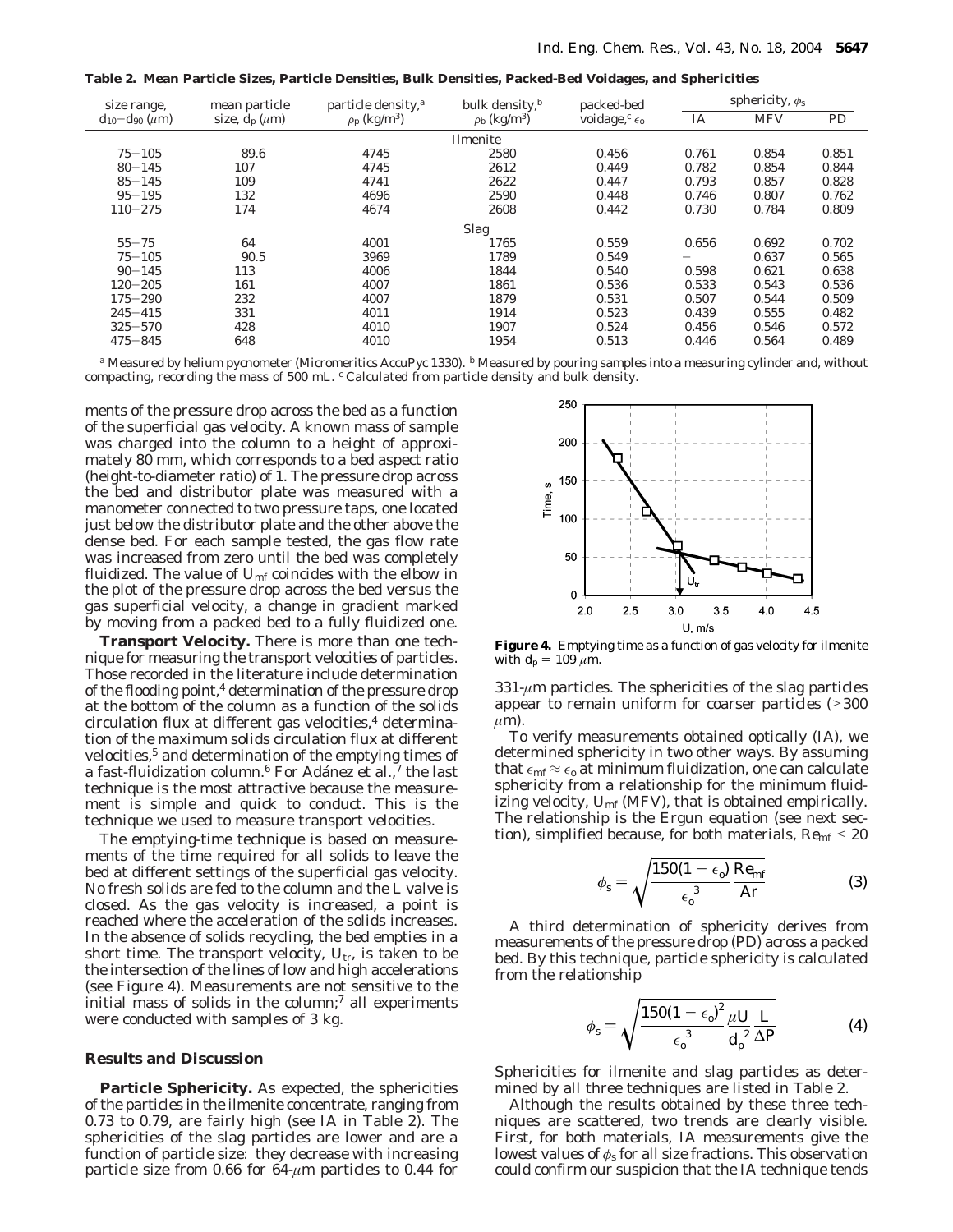

**Figure 5.** Comparison of measurements by PD and MFV with those by IA.

**Table 3. Minimum Fluidizing Velocities and Transport Velocities for Beds of Ilmenite and Slag Particles**

|                        | at minimum fluidization |               | at the transport velocity |                |               |       |
|------------------------|-------------------------|---------------|---------------------------|----------------|---------------|-------|
| $d_{\rm p}$ ( $\mu$ m) | $U_{\rm mf}$ (m/s)      | $Re_{\rm mf}$ | Ar                        | $U_{tr}$ (m/s) | $Re_{\rm tr}$ | Ar    |
|                        |                         |               | <b>Ilmenite</b>           |                |               |       |
| 89.6                   | 0.017                   | 0.0858        | 101.3                     | 2.766          | 14.63         | 106.3 |
| 107                    | 0.023                   | 0.1371        | 171.8                     | 2.950          | 18.98         | 185.9 |
| 109                    | 0.024                   | 0.1436        | 181.4                     | 3.068          | 19.91         | 194.8 |
| 132                    | 0.031                   | 0.2258        | 319.2                     | 3.532          | 27.62         | 341.6 |
| 174                    | 0.048                   | 0.4601        | 724.6                     | 4.186          | 46.25         | 786.6 |
|                        |                         |               | Slag                      |                |               |       |
| 64                     | 0.011                   | 0.0387        | 30.57                     | 1.979          | 7.521         | 33.23 |
| 90.5                   | 0.017                   | 0.0888        | 89.54                     |                |               |       |
| 113                    | 0.024                   | 0.1520        | 172.5                     | 3.236          | 22.23         | 191.7 |
| 161                    | 0.036                   | 0.3260        | 499.0                     | 3.912          | 38.65         | 561.9 |
| 232                    | 0.073                   | 0.9366        | 1489                      | 5.083          | 72.11         | 1672  |
| 331                    | 0.145                   | 2.6763        | 4353                      | 6.251          | 127.4         | 4907  |
| 428                    | 0.238                   | 5.7472        | 9582                      | 7.755          | 200.7         | 10350 |
| 648                    | 0.535                   | 19.461        | 33125                     |                |               |       |

to underestimate particle sphericity. Determinations of *φ*<sup>s</sup> by the PD technique are the most consistent, with the maximum deviation from IA values not exceeding 12% in the case of ilmenite particles and 26% in the case of slag particles (Figure 5). For both materials, the relative deviation increases with particle size.

Second, for both materials, *φ*<sup>s</sup> decreases with increasing particle size between 50 and 350 *µ*m. This trend is much more pronounced for slag particles, where *φ*<sup>s</sup> drops by 25% from an initial value of 0.68 for 64-*µ*m particles to 0.51 for particles larger than 200 *µ*m. The dependence of sphericity on particle diameter presented in this study runs counter to a trend for lime and limestone particles reported by Pata and Hartman.8 In their work, however, particle sphericity was determined by a technique proposed by Brown et al.<sup>9</sup> in which measurements were made with beds of monosized particles. In the samples of ilmenite and slag studied here, there is a range of particle sizes within each narrow size fraction tested. The coexistence of fine and coarse particles in the bed results in a bed of lower voidage than that for monosized particles. This explains the observation that beds of large slag particles with low sphericity have lower packed-bed voidages than beds of more rounded small particles (see Table 2).

**Minimum Fluidizing Velocity.** The minimum fluidizing velocity,  $U_{\text{mf}}$ , was determined for each size fraction of ilmenite and titania slag (Table 3). The particle Reynolds number at minimum fluidization, *Re*mf, and the Archimedes number, *Ar*, were calculated from the physical properties of the system. Figure 6 shows *U*mf as a function of mean particle diameter.



Figure 6. *U*<sub>mf</sub> for beds of ilmenite and slag particles.

The Ergun capillary flow model for packed beds $10$  is posited on there being two sources of resistance to flow, a viscous resistance denoted by a linear term and an inertial resistance denoted by a quadratic term, with each term expressed with respect to the superficial gas velocity. Applied at the point of minimum fluidization, this semiempirical model<sup>3</sup> finds expression in

$$
K_1 Re_{\rm mf}^2 + K_2 Re_{\rm mf} = Ar \tag{5}
$$

where

$$
K_1 = \frac{1.75}{\epsilon_{\rm mf}^3 \phi_{\rm s}}\tag{6}
$$

and

$$
K_2 = \frac{150(1 - \epsilon_{\rm mf})}{\epsilon_{\rm mf}^3 \phi_s^2} \tag{7}
$$

In the case of small particles, for which *Re*mf <sup>&</sup>lt; 20, Kunii and Levenspiel<sup>3</sup> suggest using a simplified form of eq 5, specifically, one that considers only viscous forces

$$
Re_{\rm mf} = \frac{1}{K_2} Ar \tag{8}
$$

Wen and Yu<sup>11</sup> found that the values of the sphericityvoidage functions  $K_1$  and  $K_2$  are nearly constant for different kinds of particles over a wide range of conditions (0.001  $\leq$  *Re*<sub>mf</sub>  $\leq$  4000). An assumption that *K*<sub>1</sub> and  $K_2$  are constant implies that  $\epsilon_{\rm mf}$  does not depend on  $Re_{\rm mf}$ —a relationship that has not been confirmed empirically. The assumption also implies the existence of "average" values of  $\phi_s$  and  $\epsilon_{\rm mf}$  that can be used to characterize a bed of nonuniformly sized, irregular particles.

Because  $U_{\text{mf}}$  is a fundamental variable in the design of fluidized beds, it has been the subject of many empirical studies, usually restricted to specific systems under specific operating conditions. Solving eq 5 for *Re*mf gives

$$
Re_{\rm mf} = \sqrt{C_1^2 + C_2 Ar} - C_1 \tag{9}
$$

where

$$
C_1 = \frac{K_2}{2K_1} \text{ and } C_2 = \frac{1}{K_1}
$$
 (10)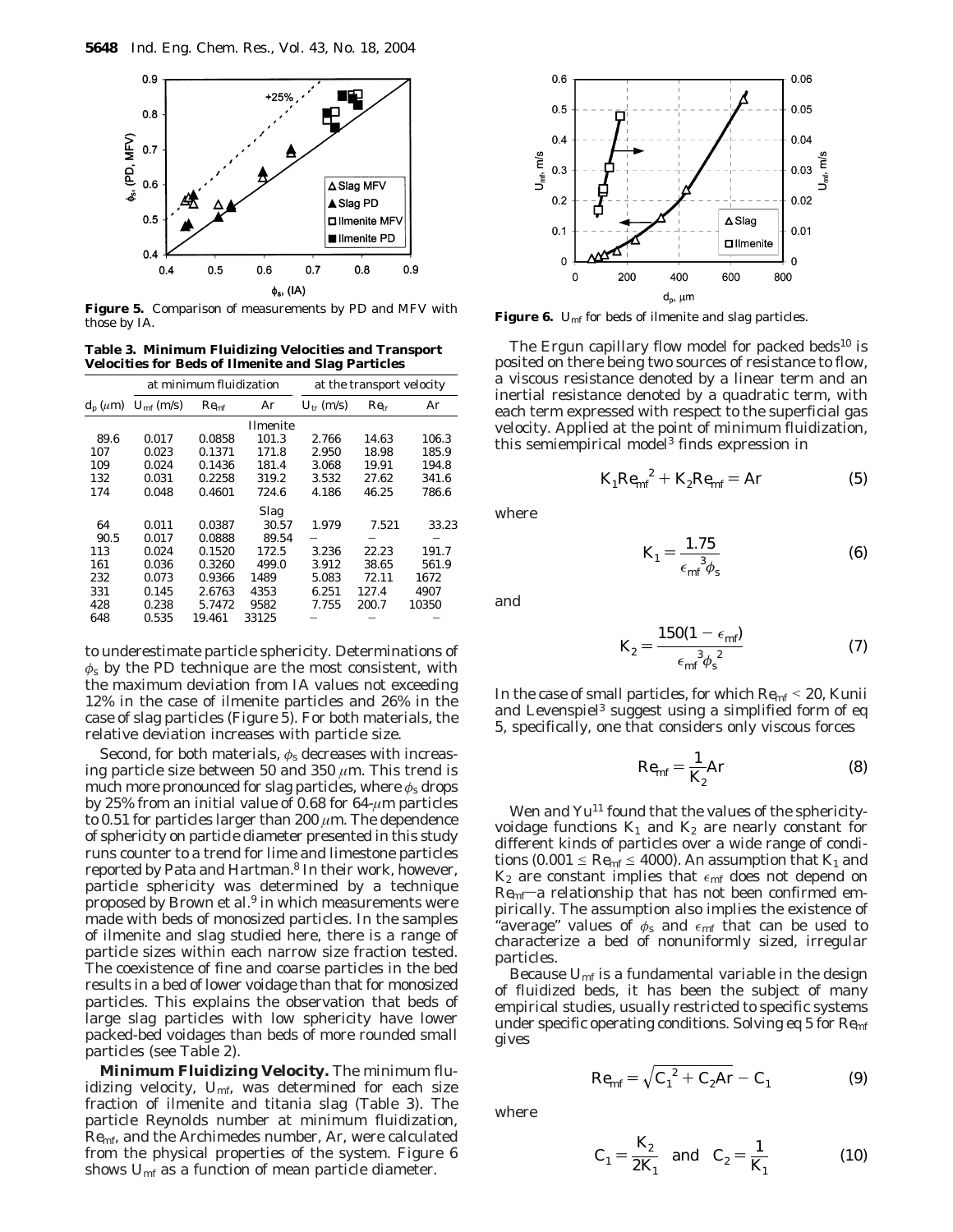

**Figure 7.** *Re*mf versus *Ar* for ilmenite.



**Figure 8.** *Re*mf versus *Ar* for slag.

**Table 4. Coefficients** *C***<sup>1</sup> and** *C***<sup>2</sup> and Derived Average Values of**  $\epsilon_{\bf m f}$  and  $\phi_{\bf s}$ 

| study                          | C1     | $\mathcal{C}_2$ | $\epsilon$ <sub>mf</sub> | $\phi_{\rm S}$ |
|--------------------------------|--------|-----------------|--------------------------|----------------|
| Wen and Yu <sup>11</sup>       | 33.7   | 0.0408          | 0.47                     | 0.67           |
| Saxena and Vogel <sup>12</sup> | 25.28  | 0.0571          | 0.49                     | 0.87           |
| Babu et al. <sup>13</sup>      | 25.25  | 0.0651          | 0.52                     | 0.82           |
| Thonglimp et al. <sup>14</sup> | 31.6   | 0.0425          | 0.47                     | 0.72           |
| Grace <sup>15</sup>            | 27.2   | 0.0408          | 0.43                     | 0.90           |
| Nakamura et al. <sup>16</sup>  | 33.95  | 0.0465          | 0.51                     | 0.62           |
| Lucas et al. <sup>17</sup>     |        |                 |                          |                |
| $0.8 \leq \phi_{s} \leq 1.0$   | 29.5   | 0.0357          | 0.42                     | 0.84           |
| $0.5 \le \phi_{s} \le 0.8$     | 32.1   | 0.0571          | 0.55                     | 0.60           |
| Wu and Baeyens <sup>18</sup>   | 30.85  | 0.0379          | 0.44                     | 0.78           |
| Sangeetha et al. <sup>19</sup> | 15.898 | 0.0201          | 0.26                     | 2.00           |

In the absence of direct measurements of  $\phi_s$  and  $\epsilon_{\rm mf}$ , most investigators have determined the coefficients *C*<sup>1</sup> and  $C_2$  by fitting the model (eq 9) to experimental data. The values of these coefficients can be significantly different for different sets of data used for fitting. Table 4 lists the different values of  $C_1$  and  $C_2$  and the corresponding values of average  $\phi_s$  and  $\epsilon_{\text{mf}}$ .

The correlation derived by Sangeetha et al.<sup>19</sup> is incorrect because  $\phi_s > 1$ . The same can be said of the correlations proposed by Adánez and Abanades<sup>20</sup> and Hartman et al.<sup>21</sup>

The average values of  $\phi_s$  in Table 4 are in the range of 0.60-0.90, which covers those measured by IA for ilmenite particles  $(0.73-0.793)$ . However, except for  $d_p$  $\leq$  113  $\mu$ m, the measured values of  $\phi$ <sub>s</sub> for slag particles are smaller than the range of values in Table 4.

For beds of slag and ilmenite particles, the relationship between *Ar* and *Re*<sub>mf</sub> is linear (see Figures 7 and 8). Data on  $U_{\text{mf}}$  reported by Sangeetha et al.<sup>19</sup> for 128-, 163-, and 200-*µ*m ilmenite particles at ambient conditions are also included (Figure 7). Because *Re*mf is less than 20 for both materials, the experimental results have been modeled using eq 8. The numerical values of

constant  $K_2$ , the sphericity-voidage function, were determined for both materials by a least-squares regression, giving

$$
Re_{\rm mf} = 6.92 \times 10^{-4} Ar \tag{11}
$$

for a bed of ilmenite particles and

$$
Re_{\rm mf} = 5.89 \times 10^{-4} Ar \tag{12}
$$

for a bed of titania slag particles.

Equation 11 predicts higher values of  $U_{\text{mf}}$  for ilmenite particles because the particle density and sphericity are higher than those of slag particles. For both materials, eqs 11 and 12 underestimate *U*mf for small particles (*Ar* < 200). The maximum deviation from experimental values is 18.3% for ilmenite and 53.5% for slag. Mean deviations for all measured size fractions are 7.4% for ilmenite and 18.3% for slag particles.

Assuming average sphericities for ilmenite and slag particles of  $0.804$  and  $0.556$ , respectively-calculated from the data in Table  $2$ —we calculated values of the average voidage at incipient fluidization,  $\epsilon_{\rm mf}$ , of 0.447 for beds of ilmenite and 0.517 for beds of titania slag. For ilmenite, the calculated average  $\epsilon_{\rm mf}$  and the average voidage of a packed bed,  $\epsilon_0$ , are almost identical (see Table 2). This similarity, supported by visual observations, indicates that the bed does not expand (or barely expands) during the transition from a packed state to one that is incipiently fluidized.

For slag, the average  $\epsilon_{\rm mf}$  approximates  $\epsilon_{\rm o}$  for beds of large particles. For beds of fine particles, however, the average  $\epsilon_{\rm mf}$  is significantly lower than  $\epsilon_{\rm o}$ , a discrepancy we attribute to greater uncertainties in our determination of *U*mf.

Minimum fluidizing velocities calculated from eqs 11 and 12 are higher than those predicted by the correlation proposed by Wen and  $Yu^{11}$  and lower than those obtained by applying the equation of Lucas et al.<sup>17</sup> for  $0.5 \leq \phi_s \leq 0.8.$ 

**Transport Velocity.** Circulating fluidized-bed reactors are operated in a regime identified as fast fluidization; it is a regime of gas-solid fluidization covering a range of velocities above the transport velocity. The transport velocity,  $U_{tr}$ , is an important design parameter because it marks the minimum gas velocity required for a CFB reactor to run in a stable manner. Transport velocities determined empirically for size fractions of ilmenite and titania slag particles are listed in Table 3 together with corresponding values of *Ar* and *Re*tr. *U*tr increases almost linearly with mean particle diameter (Figure 9).

Transport velocity has been the subject of a number of empirical studies conducted with group A and group B materials at ambient conditions. Smolders and Baeyens<sup>22</sup> recently reviewed the techniques used, the relevant solids properties, the results of measurements, and the available correlations. Perales et al.<sup>23</sup> demonstrated that variations in transport velocity conform to the following empirical relationship

$$
Re_{\rm tr} = aAr^b \tag{13}
$$

where *a* and *b* are constant. Several studies have determined values for *a* and *b* (see Table 5). Bi et al.<sup>27</sup> point out that it is difficult to judge which correlation best predicts *U*tr because the experimental data are too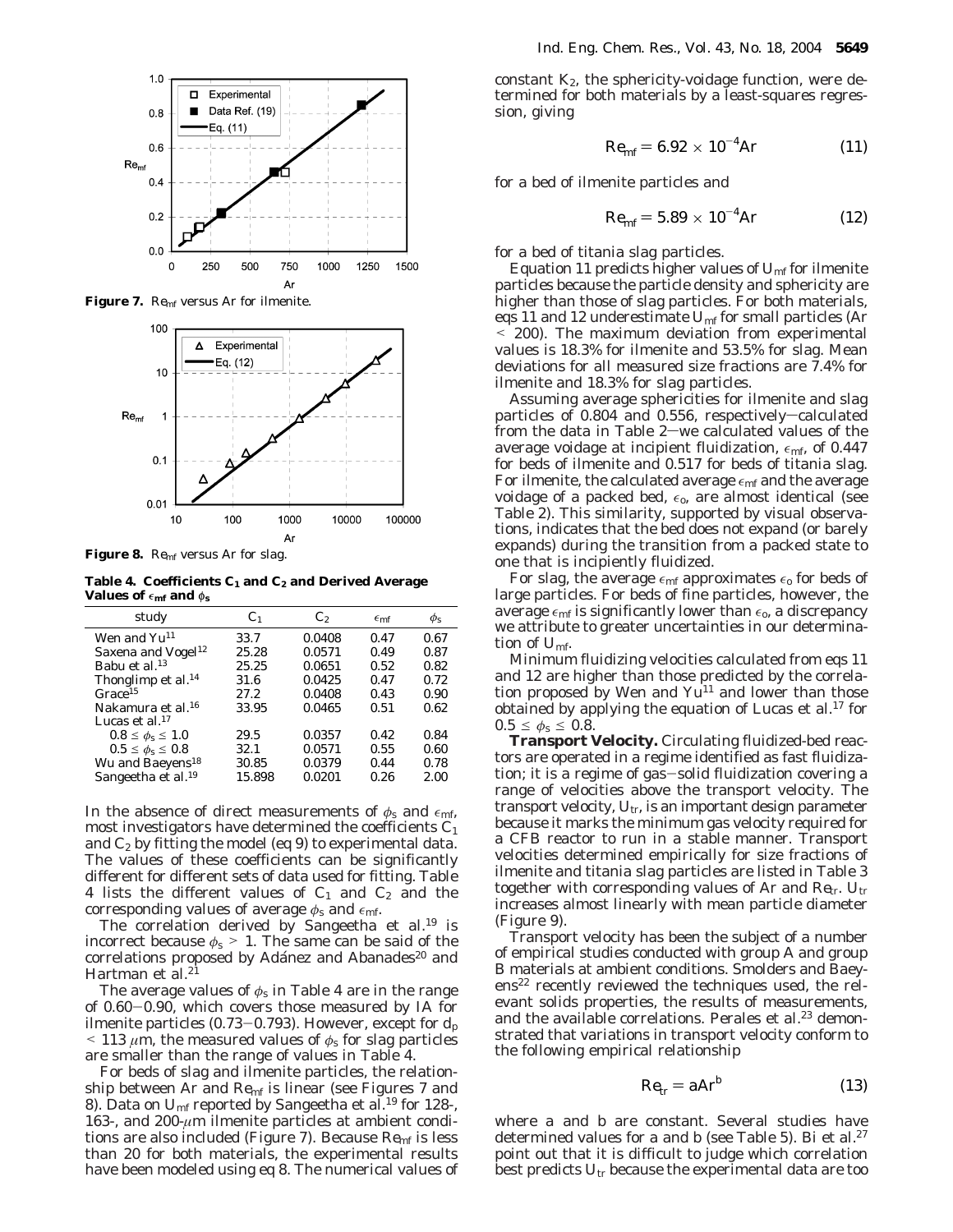

**Figure 9.** Transport velocities for ilmenite and slag particles.



**Figure 10.** Relationship between *Re*tr and *Ar* for ilmenite and slag particles.

**Table 5. Correlations for**  $U_{\text{tr}}$ 

| authors                            | я     |       |
|------------------------------------|-------|-------|
| Adanez et al. <sup>7</sup>         | 2.078 | 0.463 |
| Smolders and Baeyens <sup>22</sup> | 1.75  | 0.468 |
| Perales et al. <sup>23</sup>       | 1.45  | 0.484 |
| Mori et al. <sup>24</sup>          | 1.41  | 0.56  |
| Bi and Fan <sup>25</sup>           | 2.28  | 0.419 |
| Lee and $Kim26$                    | 2.916 | 0.345 |

widely scattered and the uncertainty, consequently, too great. This scatter can be attributed to several factors, including experimental technique, differences in the locations of measurement points, and equipment size.

In this study, eq 13 has been used to correlate experimental data obtained for ilmenite and slag particles (Figure 10). The values of constants *a* and *b* were found by a least-squares regression of the data for both materials

$$
Re_{\rm tr} = 1.013 Ar^{0.572} \tag{14}
$$

*Re*tr calculated in eq 14 deviates from experimental values with a mean of 2.6% and maximum of less than 8%.

Among the correlations listed in Table 5, the equation proposed by Mori et al.<sup>24</sup> predicts the highest values of  $U_{tr}$ , and that proposed by Lee and Kim<sup>26</sup> predicts the lowest ones. Transport velocities calculated from eq 14 lie between these two extremes.

#### **Flow-Regime Diagrams**

Flow-regime maps provide information about the nature of gas-solid flow for a given gas-solid system in a vertical tube in which gas flows from bottom to top. They identify three regimes for the operation of CFBs,

**Table 6. Correlations Relating to the Flow-Regime Maps**

ref  
\nequation  
\neq no.  
\n
$$
\frac{c_{\rm s} \epsilon_{\rm mft}}{28 \ V_{\rm mf} = U_{\rm mf} + \frac{G_{\rm s} \epsilon_{\rm mf}}{\rho_{\rm p} (1 - \epsilon_{\rm mf})}
$$
\n
$$
\frac{15}{25}
$$

$$
28 \quad V_{\rm C} = U_{\rm C} + \frac{G_{\rm s}\epsilon_{\rm C}}{\rho_{\rm p}(1 - \epsilon_{\rm C})}
$$

$$
29 \quad \epsilon_{\rm C} = \epsilon_{\rm BC} + (1 - \epsilon_{\rm BC})\epsilon_{\rm mf} \tag{17}
$$

29 
$$
\epsilon_{BC} = 0.30 A r^{0.04}
$$
 2  $\leq Ar \leq 2 \times 10^6$  18

30 
$$
\frac{V_{\text{CC}}}{\sqrt{gd_{\text{p}}}} = \frac{32}{Re_{\text{t}}^{0.06}} \left(\frac{G_{\text{s}}}{\rho V_{\text{CC}}}\right)^{0.28}
$$
19

$$
31 \t Re_{t} = U_{t}^{*} Ar^{1/3}
$$

$$
31 \t U_{t}^{*} = \left[\frac{18}{\left(d_{p}^{*}\right)^{2}} + \frac{2.335 - 1.744\phi_{s}}{\sqrt{d_{p}^{*}}}\right]^{-1} \t 0.5 \le \phi_{s} \le 1 \t 21
$$

$$
31 \t d_{\rm p}^* = A r^{1/3} \t 22
$$

$$
28 \tV_{\text{CA}} = U_{\text{se}} + \frac{G_{\text{s}}\epsilon_{\text{CA}}}{\rho_{\text{p}}(1 - \epsilon_{\text{CA}})}
$$

32 
$$
Re_{se} = 1.53 Ar^{0.5}
$$
 2  $Ar < 4 \times 10^6$  24

33 
$$
V_{\text{mp}} = 10.1 \frac{(gd_p)^{0.347}}{Ar^{0.021}} \left(\frac{G_s}{\rho}\right)^{0.31} \left(\frac{d_p}{D}\right)^{-0.139}
$$
 25

namely, (1) one in which gas and solids move cocurrently in the upward direction (homogeneous dilutephase flow), (2) one in which the upward flow of gas and solids is accompanied by significant downward flow of solids at the wall (core-annular dilute-phase flow), and (3) one in which the axially uniform suspension of core-annular flow has collapsed so that a collapsed dense phase forms at the bottom of the column and core-annular flow persists in the upper section (fast fluidization). Bi and Grace<sup>28</sup> constructed the boundaries between these regimes using correlations listed in Table 6. The important ones for our purposes are eqs 25, 23, and 19, which give  $V_{\text{mp}}$ ,  $V_{\text{CA}}$ , and  $V_{\text{CC}}$ , respectively. Circulating fluidized beds are operated at gas velocities between the velocity at minimum pressure gradient  $(V_{\text{mp}})$  and the type-C choking velocity  $(V_{\text{CC}})$ .

Using the correlations recommended by Bi and Grace,<sup>28</sup> we have constructed flow-regime maps for particles of ilmenite and titania slag undergoing chlorination in a CFB at 1000 °C and 100 kPa. In using the correlations listed in Table 6, we have substituted in the parameters of these correlations values for the properties of ilmenite, slag and chlorine and for the riser diameter.

The maps appear in Figure 11. They provide practical information on flow regimes in the CFB chlorinator constructed at Mintek (see Luckos and Mitchell34). Note that, for dilute-phase flow, the boundary between coreannular flow and homogeneous flow depends on the diameter of the column. The other boundaries do not have this dependence.

In comparing graphs a and b of Figure 11, one can see that the range of operating velocities for coreannular dilute-phase flow is narrower for coarser particles; the range of operating velocities for fast fluidization becomes correspondingly wider. The hatched areas indicate regimes where the solids circulation flux, *G*s, can no longer be sustained. The circulation of solids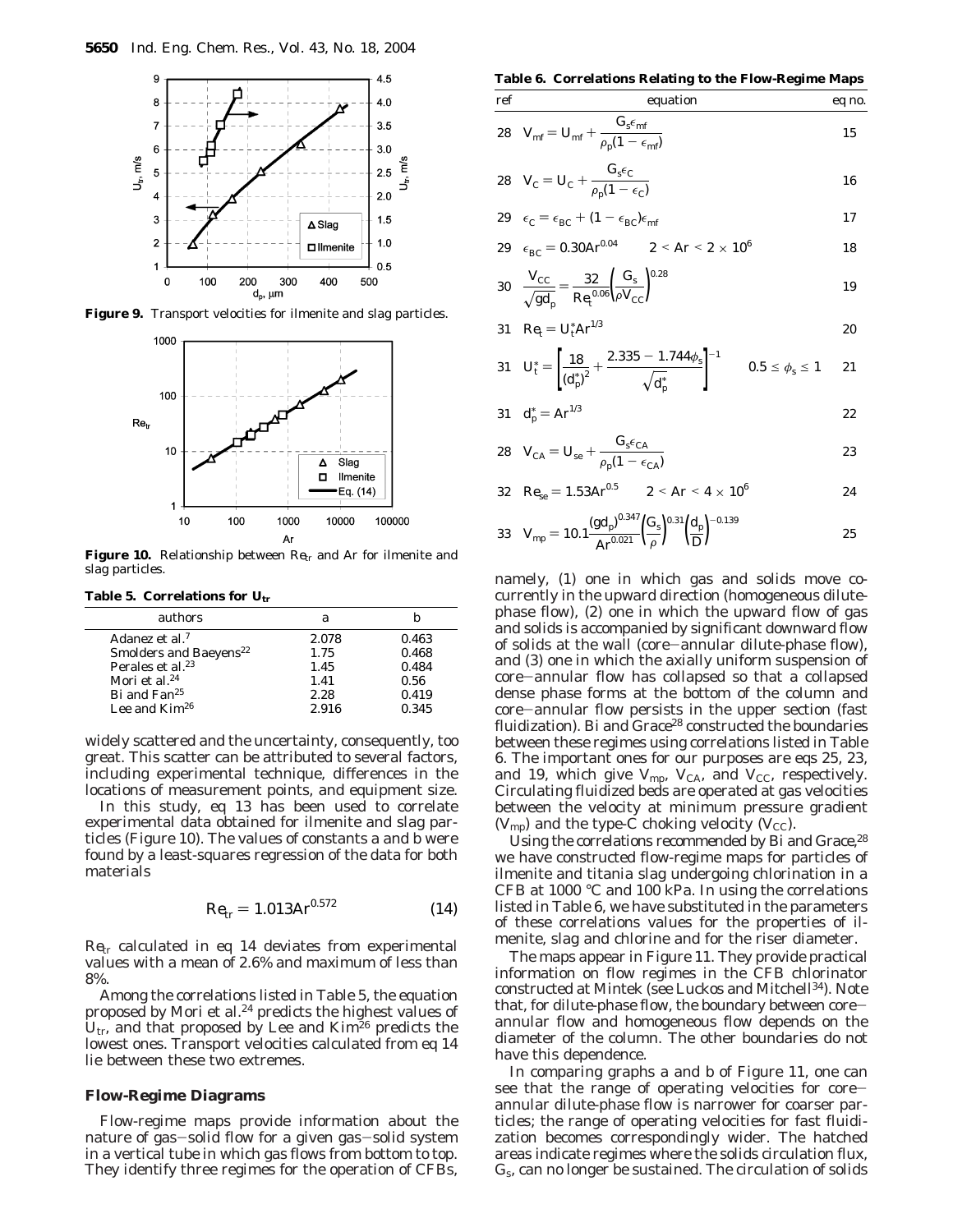

**Figure 11.** Flow-regime maps for gas-solid upward transport: (a) ilmenite,  $d_p = 100 \mu m$ ,  $\rho_p = 4730 \text{ kg/m}^3$ ; (b) slag,  $d_p = 200 \mu m$ ,  $\rho_p = 4005 \text{ kg/m}^3$ .

consequently drops to a value corresponding to the saturated carrying capacity. Finally, as *U*se intersects the regime for fast fluidization, it is possible to operate the CFB at Mintek in the fast-fluidization regime at velocities less than *U*se.

## **Conclusions**

This paper reports on the physical properties and fluidization characteristics of two feedstocks, namely, ilmenite and titania slag, that are used in the production of titania pigments by the chloride process. It was found that, for both materials, sphericity decreases with increasing particle size. This observation contradicts some published results based on the sphericity-voidage diagram developed for uniformly sized particles. It appears that the image-analysis technique produces values of sphericity that are lower than those obtained by pressure-drop and minimum-fluidizing-velocity measurements.

Minimum fluidizing velocities and transport velocities were determined for narrow size fractions of each material. Because *Re*mf <sup>&</sup>lt; 20 for both materials, a simplified version of the Ergun equation that takes into account only viscous forces (eq 8) was used to correlate experimental results. For particles of similar size, those of ilmenite have higher  $U_{\text{mf}}$  values than those of slag because they are denser and more spherical.

Transport velocities were determined by the emptying-time technique. Correlation eq 14 predicts *U*tr for both materials with a maximum relative deviation from experimental results not exceeding 8%.

The flow-regime maps, which provide practical information on the flow of ilmenite and slag particles in a CFB chlorinator, show that fast fluidization does exist

for superficial gas velocities less than *U*se and that the annular flow regime becomes narrower for larger particles.

## **Acknowledgment**

We are grateful to the South African National Research Foundation for financial support through its Innovation Fund.

## **Nomenclature**

- $Ar =$  Archimedes number,  $Ar = d_p^3(\rho_p \rho)\rho g/\mu^2$ <br>  $a =$  constant in eq. 13
- $a$  = constant in eq 13
- $b =$  constant in eq 13
- $d_p$  = mean particle diameter, m
- $d_{D}^*$  = dimensionless particle diameter eq 22<br>  $D =$  diameter of riser m
- $D =$  diameter of riser, m
- $G_s$  = solids circulation flux, kg/m<sup>2</sup>·s
- $g$  = acceleration due to gravity, m/s<sup>2</sup>
- $K_1$ ,  $K_2$  = sphericity-voidage functions in eq 5
- $L =$  height of the packed bed, m
- $Re_{\rm mf}$  = Reynolds number at minimum fluidization,  $Re_{\rm mf}$  =  $U_{\rm mf}d_{\rm p}\rho/\mu$
- $Re_{se}$  = Reynolds number at  $U_{se}$ ,  $Re_{se} = U_{se}d_{p}\rho/\mu$
- $Re_t$  = Reynolds number at terminal velocity,  $Re_t = U_t d_p \rho / \mu$  $Re<sub>tr</sub>$  = Reynolds number at transport velocity,  $Re<sub>tr</sub>$  =  $U_{\text{tr}}d_{\text{p}}\rho/\mu$
- $U$  = superficial gas velocity, m/s
- $U_{\rm C}$  = transition velocity, m/s
- 
- $U_{\rm mf}$  = minimum fluidizing velocity, m/s
- $U_{\text{se}}$  = velocity at the onset of significant solids entrainment, m/s
- $U_t$  = terminal velocity, m/s
- $U_t^*$  = dimensionless terminal velocity eq 21<br> $U_t =$  transport velocity m/s
- $U_{tr}$  = transport velocity, m/s
- $V<sub>C</sub>$  = transition velocity in solids transport systems, m/s
- $V_{\text{CA}}$  = type-A choking velocity, m/s
- $V_{\text{CC}}$  = type-C choking velocity, m/s
- $V_{\text{mf}}$  = the minimum fluidizing velocity in solids transport systems, m/s
- $V_{\text{mp}}$  = minimum pressure gradient velocity, m/s

#### *Greek Letters*

- $\Delta P$  = pressure drop across the bed, Pa
- $\epsilon_{o}$  = packed-bed voidage
- $\epsilon_{BC}$  = bubble-phase volume fraction at the transition point
- $\epsilon_C$  = voidage at the transition point
- $\epsilon_{\rm mf}$  = voidage at minimum fluidization
- $\phi$ <sub>s</sub> = sphericity
- $\rho$  = gas density, kg/m<sup>3</sup>
- $\rho_{\rm b} =$  bulk density, kg/m<sup>3</sup>
- $\rho_p$  = solids density, kg/m<sup>3</sup>
- $\mu$  = gas viscosity, kg/m·s

# **Literature Cited**

(1) Woditsch, P.; Westerhaus, A. Pigments, Inorganic: Titanium Dioxide. In *Ullmann's Encyclopedia of Industral Chemistry*; Gerhartz, W., Yamamoto, Y. S., Campbell, F. T., Pfefferkorn, R., Rounsaville, J. F., Eds.; VCH Verlagsgesselschaft: Weinheim, Germany, 1985; Vol. A20.

(2) Geldart, D.; Abrahamsen, A. R. Homogeneous Fluidization of Fine Powders Using Various Gases and Pressures. *Powder Technol.* **1978**, *19*, 133.

(3) Kunii, D.; Levenspiel, O. *Fluidization Engineering*, 2nd ed.; Butterworth-Heinemann: Boston, 1991.

(4) Yerushalmi, J.; Cankurt, N. T. Further Studies of the Regimes of Fluidization*. Powder Technol.* **1979**, *24*, 187.

(5) Schnitzlein, M. G.; Weinstein, H. Flow Characterization in High-Velocity Fluidized Beds Using Pressure Fluctuations. *Chem. Eng. Sci.* **1988**, *43*, 2605.